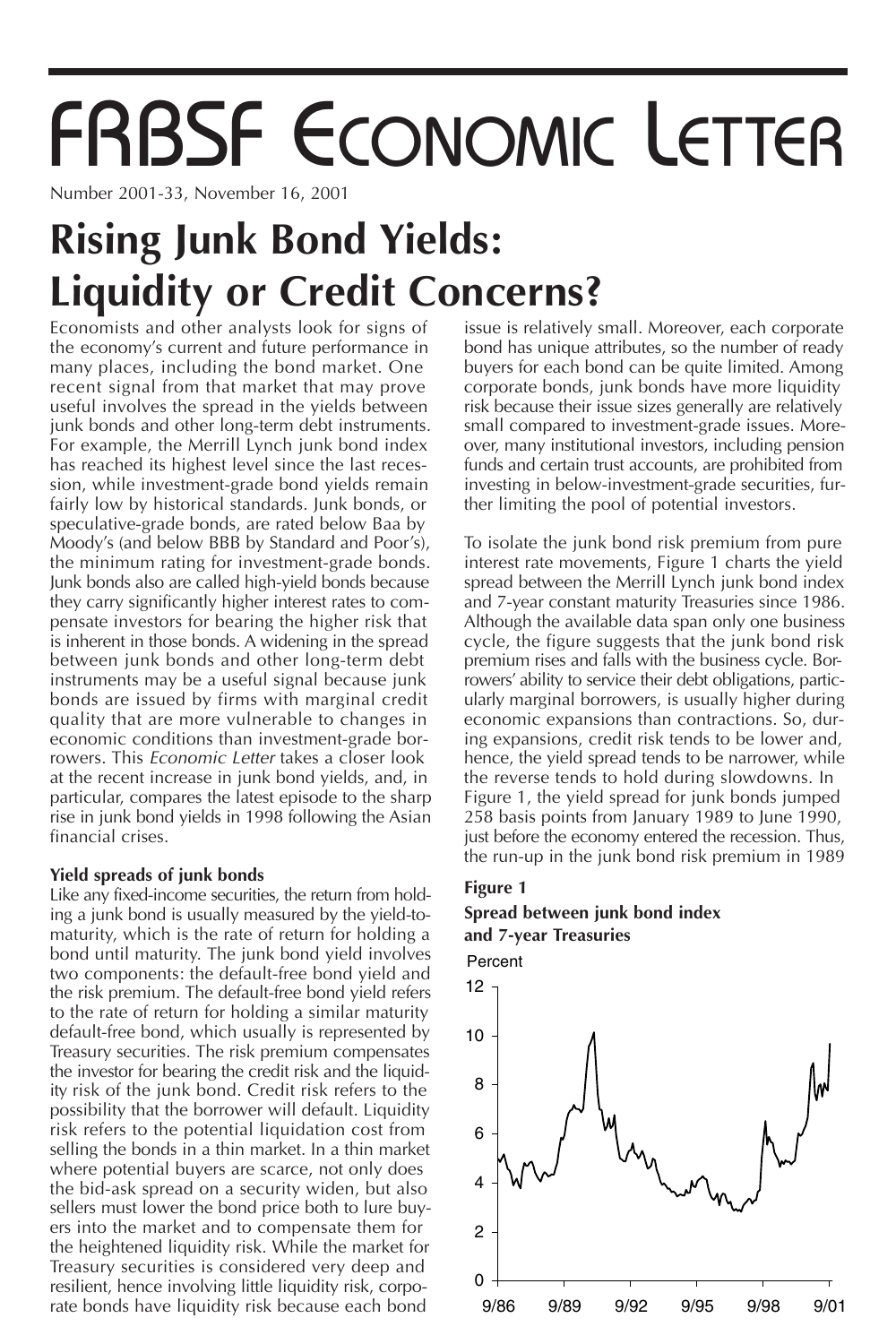and early 1990 was consistent with the rising credit risk concerns at that time.

#### **The liquidity shock in 1998**

Between June 1998 and October 1998, the junk bond risk premium rose 334 basis points, but no recession followed. Rather, the increase in risk spreads appears to have been tied to turmoil in financial markets. Around mid-1997, the Asian financial crisis began to unfold, culminating in the Russian government's default on its sovereign debt in October 1998. This led to the seizing up of the credit market and the near collapse of the hedge fund, Long-Term Capital Management. At that time, the large degree of uncertainty in the credit market made it very difficult to liquidate risky bonds, as potential investors exited the corporate bond market in favor of the default-free Treasury market. It appeared that the lack of liquidity in the corporate bond market was the driving force behind the yield rise in 1998.

To see more clearly how a liquidity shock drives junk bond yields, it is useful to look at the comovement in bond yields. The comovement in bond yields should be high in response to a liquidity shock, because it is a systemic event that can be expected to have a similar qualitative effect (though different quantitative effect) on corporate bonds across the risk spectrum. In contrast, when changes in bond yields are driven by changes in the credit quality of the borrowers, the movements in bond yields would be expected to respond to the idiosyncratic shock of the borrowers, implying that the comovement in bond yields is expected to be lower.

To illustrate this, Figure 2 shows the covariance between the change in Moody's Aaa rated-Treasury spread and the change in the junk bond-Treasury spread since 1990. During the 1990–1991 recession, the comovement in the Aaa-rated and junk bond yield spreads rose in response to general deterioration in the economy, but it took more than a year before the rising covariance peaked. In contrast, in 1998, the comovement in yield spreads rose sharply in August and peaked in just three months. This suggests that the movement in yield spreads in 1998 was consistent with a systemic event, namely, the lack of liquidity in the bond market.

Nevertheless, a systemic shock also may worsen the credit quality of many borrowers, leading to a widespread increase in credit risk premiums and thus a high level of comovement in risk spreads. To distinguish between liquidity shocks and credit risk shocks further, it may be useful to look at the relation between stock and bond prices. Absent changes in liquidity constraints, movements in bond yields reflect the bond market's assessment of the borrower's creditworthiness. Since many borrowers in the junk bond market also issue publicly traded stocks, the stock market also is continuously assessing the future prospect of the borrowing firm. Kwan

#### **Figure 2**





(1996) shows that there is a strong relation between changes in the bond yield and the borrowing firm's stock returns, particularly among junk bond borrowers, as both stock and bond prices generally are driven by the same firm-specific information.

In the case of a general liquidity shock, however, movement in risk spreads may be less tightly linked with firm-specific developments, as evidenced during the 1998 financial market turmoil. For example, consider the performance in four sectors: telecommunications, technology, energy, and health care. Between November 1997 and October 1998, the risk spread for junk bonds in telecom, technology, and health care sectors rose between 100% and 130%. Despite the similarity in the changes in bond yields, the stock price performance for these three sectors was quite different. The average annualized stock returns for junk bond issuers in telecom and technology were positive, at 17.8% and 131%, respectively, while those in health care were negative, at –55%. The energy sector saw the largest relative rise in junk bond spreads, at 233%, even though the issuers' average stock return, at –30.5%, was higher than those in the health care sector.

The apparent disconnect between the pricing of the debt and equity of junk bond issuers during 1997–1998 suggests that the rise in junk bond risk spreads was not entirely driven by changes in firmspecific fundamentals. Rather, it was more consistent with a general shift in liquidity preference among investors.

#### **Putting recent movements into perspective**

Before the terrorist attacks on September 11, the yield spread of the Merrill Lynch junk bond index had risen more than 300 basis points since the beginning of 2000 (Figure 1). This was accompanied by a gradual increase in the comovement of bond yield